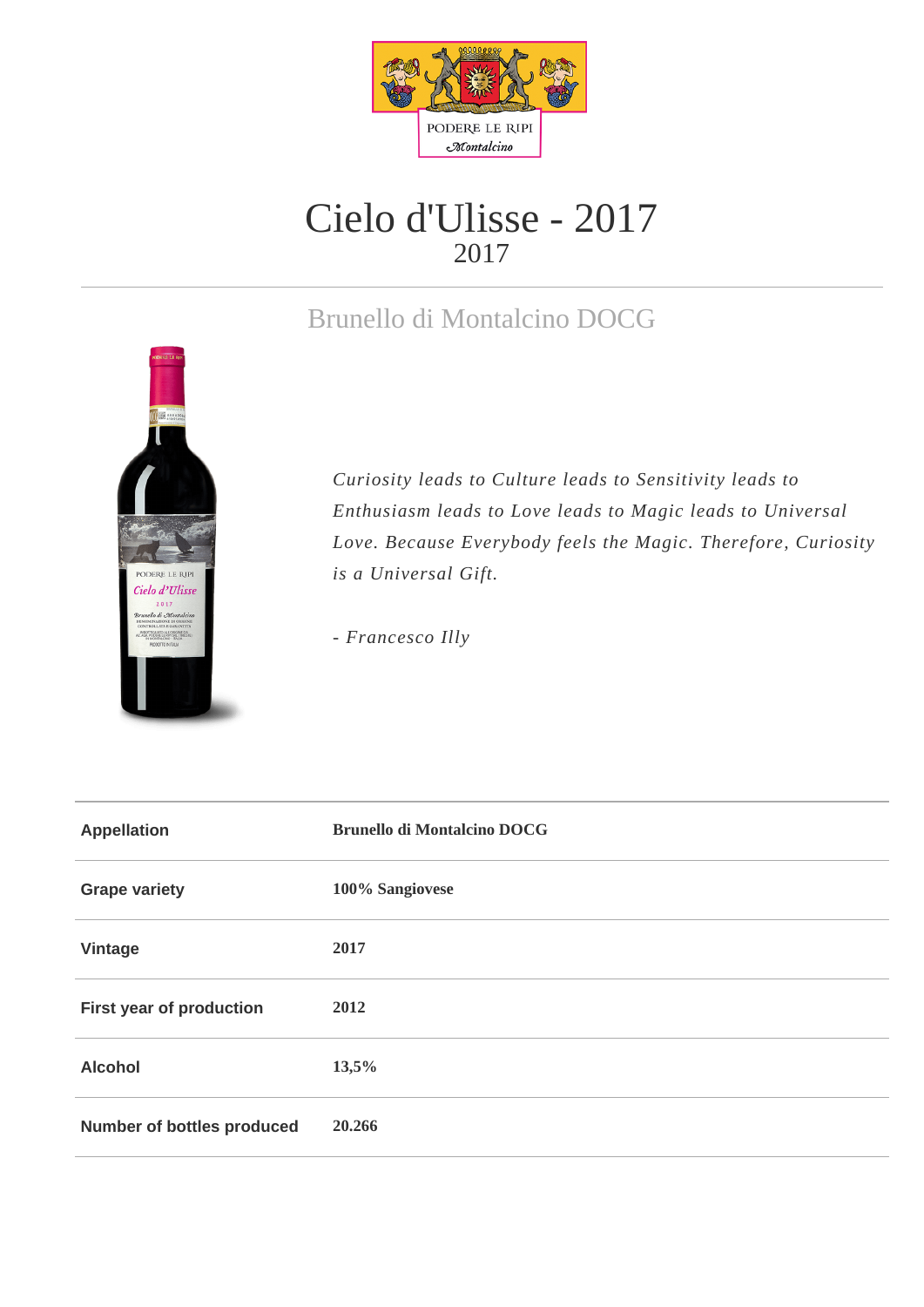| Vine training system and<br>density | Spurred cordon with 4.800 plants per hectare                                                                                                                                                                                                                                                                                                                                                                                                                                                                                                                                                                                                                                                                            |
|-------------------------------------|-------------------------------------------------------------------------------------------------------------------------------------------------------------------------------------------------------------------------------------------------------------------------------------------------------------------------------------------------------------------------------------------------------------------------------------------------------------------------------------------------------------------------------------------------------------------------------------------------------------------------------------------------------------------------------------------------------------------------|
| Soil                                | Shists and limestone with sedimentary alluvia soil, rich in silt and sand which<br>ranges from blue galestro to alberese                                                                                                                                                                                                                                                                                                                                                                                                                                                                                                                                                                                                |
| <b>Yield per hectare</b>            | 35 quintals                                                                                                                                                                                                                                                                                                                                                                                                                                                                                                                                                                                                                                                                                                             |
| <b>Harvest</b>                      | Manual, at the end of September                                                                                                                                                                                                                                                                                                                                                                                                                                                                                                                                                                                                                                                                                         |
| <b>Yeast</b>                        | <b>Indigenous</b>                                                                                                                                                                                                                                                                                                                                                                                                                                                                                                                                                                                                                                                                                                       |
| <b>Vinification</b>                 | Fermentation in big open-top casks for 40 days, the first 80% of the<br>fermentation is carried out alongside open pump overs, whereas the remaining<br>20% of the fermentation is done piemontesina-style (infusion)                                                                                                                                                                                                                                                                                                                                                                                                                                                                                                   |
| <b>Ageing</b>                       | 24 months aging in oak barrels and 20 months in cement                                                                                                                                                                                                                                                                                                                                                                                                                                                                                                                                                                                                                                                                  |
| <b>Tasting notes</b>                | Deep dark with lighter shadows, flavors are quite complex and the progression<br>of different fragrances is endless, beginning with smaller black and red fruits,<br>all surrounded by a vibrant and lively scent of fermentation. If you are patient,<br>such scents will be turning into floral notes like rose and velvety flowers. Our<br>vineyards on the western slopes are surrounded by a fresh forest and very close<br>to the Ombrone river. This means that they can handle well warmer seasons,<br>exactly like 2017 has been. This is why the wine was able to maintain a nice<br>dynamic taste, light without it being too sweet. At the same time the wine shows<br>itself as quite ready and welcoming. |
| <b>Availability</b>                 | 0,75L                                                                                                                                                                                                                                                                                                                                                                                                                                                                                                                                                                                                                                                                                                                   |